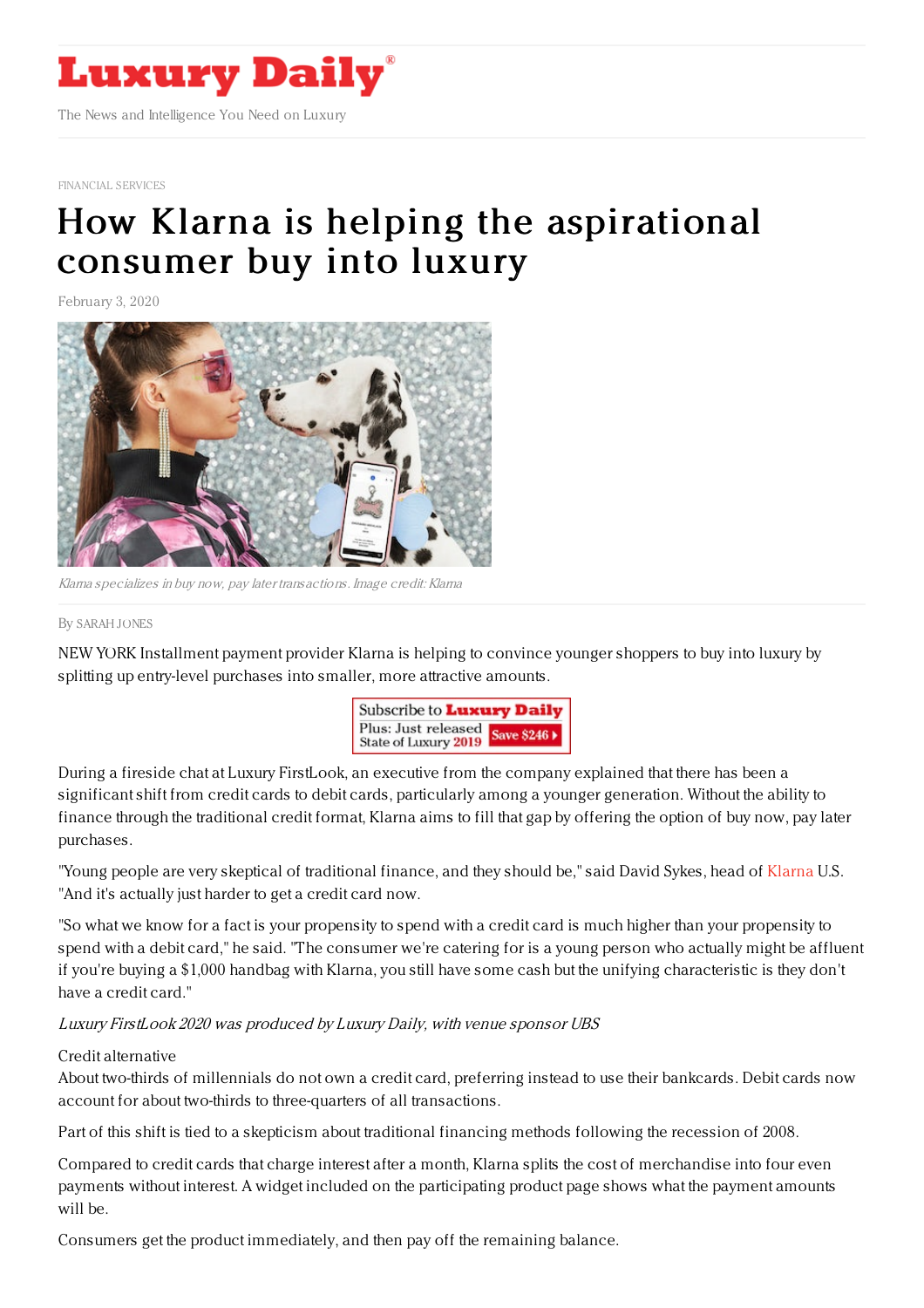

Klarna's app. Image credit: Klarna

For Klarna partners, the addition of an installment platform on their ecommerce sites can boost average order value between 20 and 60 percent. Conversion rates can also rise by about 130 percent.

According to Mr. Sykes, the sweet spot for Klarna is more entry-level luxury goods such as sunglasses or beauty products.

Klarna costs slightly more than other payment methods for retailers to process, but it takes on the risk of defaults. Mr. Sykes said that the average default rate for Klarna is lower than for other payment methods because the penalty for failing to pay is not being able to use the platform again.

Typically, the amount owed by the consumer is also lower than it would be on a credit card with a limit of thousands of dollars.

In addition to being a payment provider, Klarna has worked to become a brand itself, and it now serves as an affiliate pointing customers towards its partners, including luxury brands such as Givenchy, Marchesa, Lyst and Burberry.

As part of its branding push and to differentiate itself from other financial options, Klarna's marketing is centered on a bright pink hue. The company has also worked with personalities ranging from drag queens to Celeste Barber on campaigns.

## Celeste Barber for Klarna

Snoop Dogg, who became an investor in Klarna last year, temporarily transformed into "Smooth Dogg" to communicate the ease of using the payment method.

"What we're evolving to is not just being another payment type," Mr. Sykes said. "We actually now actively drive our consumers to our partners, sowe've become almost another affiliate avenue to create excitement about [a line drop]. We're a lifestyle brand and we try to trade on that to drive value to our partners."

#### Buy now, pay later

While millennials and Generation Z consumers make more online clothing purchases than other age groups, they are still seeking flexibility from ecommerce platforms.

More than a third of Gen Z consumers are interested in installment plans as they desire upscale clothing outside of their budgets, according to a shopping behavior report from Klarna. Shoppers also continue to turn to bricks-andmortar locations when making expensive purchases so they can try on items, but they are receptive to "try-now, paylater" options (see [story](https://www.luxurydaily.com/gen-z-continues-to-favor-personalized-flexible-shopping-experiences/)).